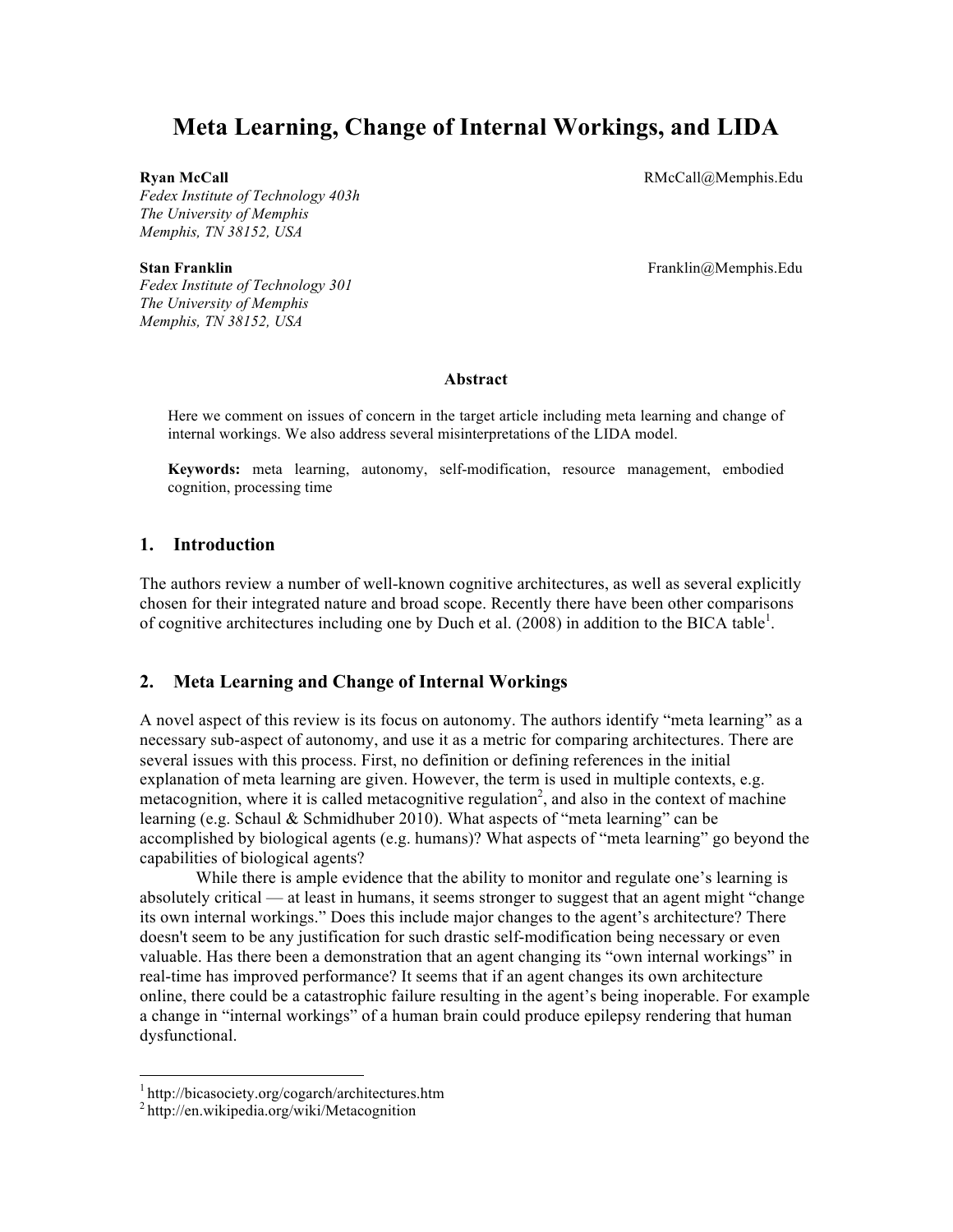Why is meta learning, as defined, a research priority when a working human level AGI system has not yet been produced? It could be argued that the best meta learning approach for the foreseeable future is for humans to continue researching AGI architectures, and generating and testing various designs. No AGI architecture seems remotely close to be competing with humans on AGI design capabilities at this time.

## **3. Clarifying Issues with the LIDA Architecture**

This portion of this comment is dedicated to explicating misimpressions of the LIDA model.

Describing LIDA, page 19 reads "... availability of resources does not affect the processing of the system, with each operating cycle always selecting a single coalition of data for further processing." Though the second clause of the quoted sentence is correct, the first clause does not follow from it. Here are four examples: 1) Even over a single cognitive cycle, availability of resources would typically affect the determination of saliency (presence, importance, urgency, insistence, novelty, unexpectedness, loudness, brightness, motion, etc.), the currency of the competition for consciousness. For example a situation recognized as urgent (perhaps due to a limited time situation) will have increased saliency thus increasing its chance to be attended upon by the consciousness mechanism. 2) Over multiple cycles, LIDA has long implemented, at least conceptually, deliberation. Given a circumstance with multiple appropriate options (information overload) LIDA performs volitional decision making via James' ideomotor theory (1890). LIDA's implementation of volitional decision making employs a timekeeper whose time window determines when the volition must stop, and a decision be made (Franklin 2000). 3) Since schemes are chosen for instantiations largely by the intersection of their context with the current conscious broadcast, the availability of resources plays a critical role in deciding which schemes in Procedural Memory are instantiated into behaviors to be considered by the Action Selection module. 4) Finally, recent work on LIDA modeling the attentional blink phenomenon (Madl, Franklin, 2012) has employed a finite attention resource that may be temporarily "used up" by demanding percepts.

On the same page we find "...the many different types of learning supported by the architecture, both symbolic (e.g. declarative) and sub-symbolic (e.g. perceptual)." The LIDA model is in no sense symbolic. Rather it would come under the category of embodied (situated) cognition, as it implements Barsalou's perceptual symbol system in its Perceptual Associative Memory. One might classify LIDA as subsymbolic in that activation passing occurs throughout. However, there are no artificial neural networks, as such, implemented in LIDA. So, the term "subsymbolic" might also be a little misleading.

There are also issues with the assessment of LIDA along the "Realtime" dimension. Ticks are not "operating cycles", that is, they are not directly tied to the cognitive cycle. Ticks are a discretization of time for purpose of computer implementation of LIDA's processes, and are specific to the LIDA computational framework. One tick can take an arbitrarily short amount of real time given a sufficiently powerful computer. Ticks are not a part of the conceptual LIDA model, however the processes of the LIDA model do differ in their real-time length, which has consequences for LIDA's real-time performance. To further illustrate: to achieve a cognitive cycle of 300 ticks there may be several processes running at various frequencies e.g. 20, 100, 50 etc. Please see Snaider, McCall, & Franklin (2011) for an extended discussion of ticks and the larger LIDA computational framework. Madl, Baars, & Franklin, (2011) gives an example of an agent implementation using ticks.

Central to the LIDA model is the cognitive cycle. LIDA's cognitive cycles cascade, that is, they overlap. As a model of human cognition LIDA predicts that three different such senseaction cycles could be occurring concurrently (each in a different processing stage) (Madl, Baars, Franklin, 2011). The only bottleneck in the cognitive cycle comes from the consciousness